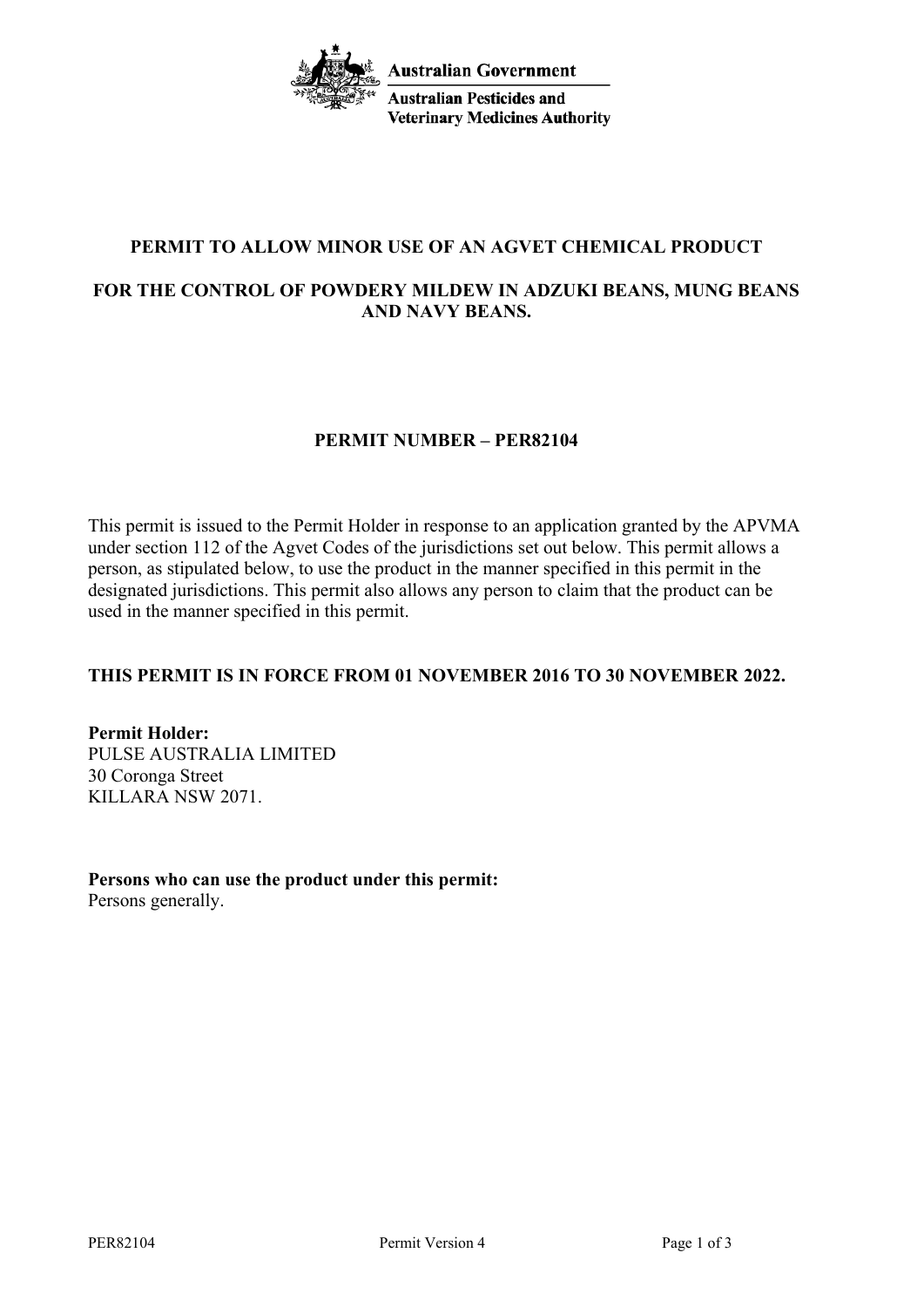# **CONDITIONS OF USE**

# **Product to be used:** CUSTODIA FUNGICIDE (APVMA Approval No. 66541) PLUS OTHER REGISTERED PRODUCTS Containing: 120 g/L AZOXYSTROBIN and 200 g/L TEBUCONAZOLE as the only active constituents.

### **Directions for Use:**

| Crops                                      | <b>Plant Disease</b>                                            | Rate                                                                           |
|--------------------------------------------|-----------------------------------------------------------------|--------------------------------------------------------------------------------|
| Adzuki beans, Mung beans<br>and Navy beans | Powdery Mildew<br>(Erysiphe polygoni or<br>Podosphaera xanthii) | $300 - 600$ mL of product/ha<br>Plus<br>Non-ionic surfactant at label<br>rates |

# **Critical Use Comments:**

- DO NOT apply more than three (3) foliar applications per season with a minimum retreatment interval of 10-14 days.
- Use boom spray for application.
- Apply in a spray volume of 100L/ha.

# **Withholding Period:**

**Harvest:** DO NOT harvest for 21 days after application. **Grazing:** DO NOT graze for 21 days after treatment.

**Jurisdiction:**

NSW and QLD only.

#### **Additional Conditions:**

This PERMIT provides for the use of a product in a manner other than specified on the approved label of the product. Unless otherwise stated in this permit, the use of the product must be in accordance with instructions on its label.

PERSONS who wish to prepare for use and/or use products for the purposes specified in this permit must read, or have read to them, the DETAILS and CONDITIONS of this permit.

#### *To avoid crop damage:*

The sensitivity of all species and varieties of crops to be treated with tebuconazole under this permit has not been fully evaluated under all growing conditions. It is advisable to only treat a small area of the crop and closely monitor plant health. Discontinue applications when any adverse symptoms post-treatment are observed.

#### *Export of treated crops:*

To allow treated produce to be supplied or otherwise made available for consumption, the following temporary MRLs have been established:

| Azoxystrobin                    | mg/kg  |
|---------------------------------|--------|
| Pulses                          | $T0$ 3 |
| Tebuconazole                    | mg/kg  |
| Pulses [except soya bean (dry)] | Τ1     |